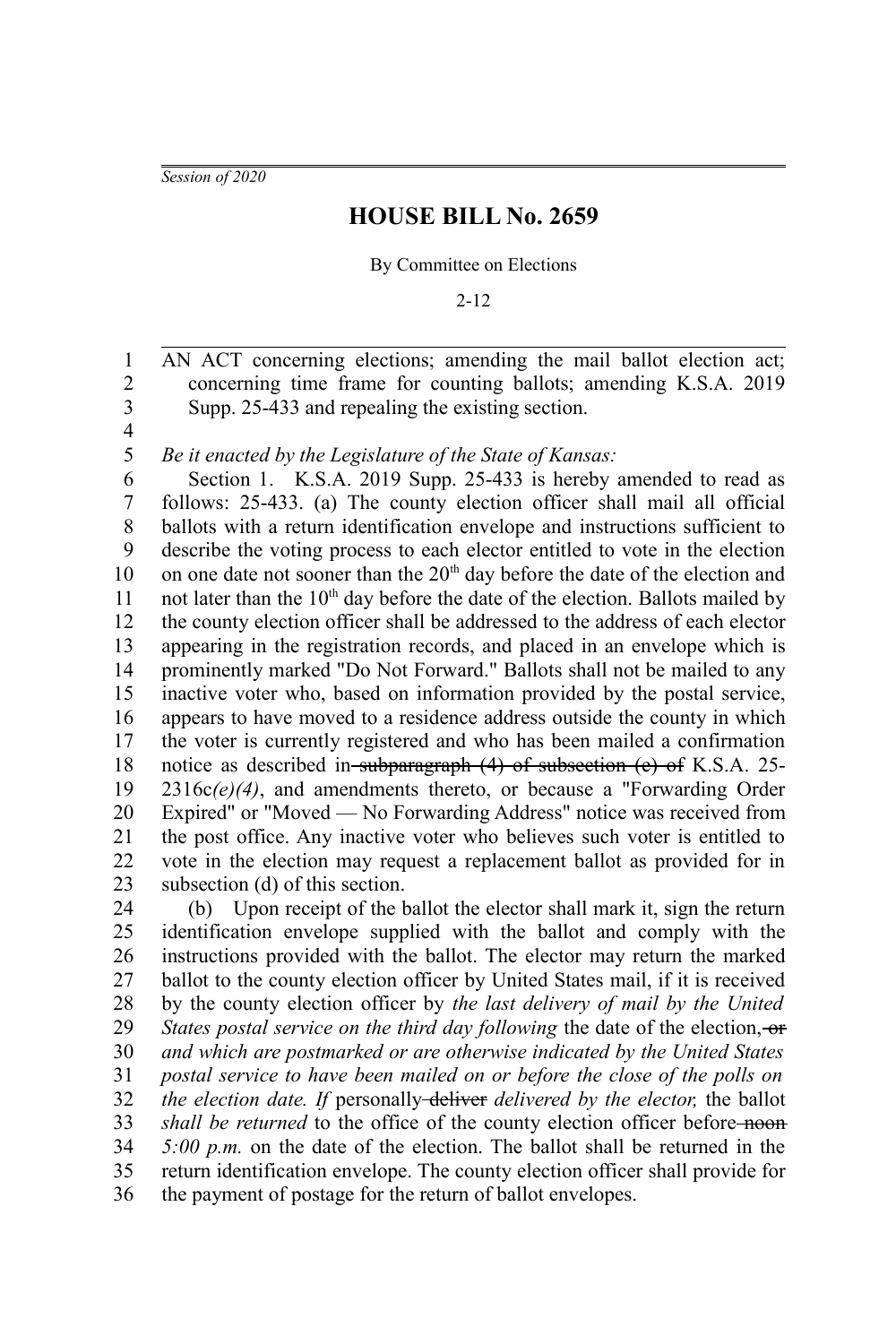(c) The return identification envelope shall contain the following form: 1 2

I declare under penalty of election perjury, a felony, that I am a resident and a qualified voter for this election as shown on voter registration records and that I have voted the enclosed ballot and am returning it in compliance with Kansas law, and amendments thereto, and have not and will not vote more than one ballot in this election. 3 4 5 6 7

I also understand that failure to complete the information below will invalidate my ballot. 8 9

 $\overline{a}$ 

 $\overline{a}$ 

## 10

- 11
- 12
- 13

### Signature

Residence Address

(d) If the ballot is destroyed, spoiled, lost or not received by the elector, the elector may obtain a replacement ballot from the county election officer as provided in this subsection. An elector seeking a replacement ballot shall sign a statement verified on oath or affirmation, on a form prescribed by the secretary of state, that the ballot was destroyed, spoiled, lost or not received. The applicant shall deliver the statement to the county election officer before noon on the date of the election. The applicant may mail the statement to the county election officer, except a county election officer shall not transmit a ballot by mail under this subsection unless the application is received prior to the close of business on the second day prior to the election. When an application is timely received under this subsection, the county election officer shall deliver the ballot to the voter if the voter is present in the office of the county election officer, or promptly transmit the ballot by mail to the voter at the address contained in the application, except when prohibited in this subsection. The county election officer shall keep a record of each replacement ballot provided under this subsection. 14 15 16 17 18 19 20 21 22 23 24 25 26 27 28 29 30

(e) A ballot shall be counted only if: (1) It is returned in the return identification envelope; (2) the envelope is signed by the elector to whom the ballot is issued; and (3) the signature has been verified as provided in this subsection. The county election officer shall verify the signature of each elector on the return identification envelope with the signature on the elector's registration records and may commence verification at any time prior to the canvass of the election. If the county election officer determines that an elector to whom a replacement ballot has been issued under subsection (d) has voted more than once, the county election officer shall not count any ballot cast by that elector. 31 32 33 34 35 36 37 38 39 40

(f) The county election officer shall supervise the procedures for the handling and canvassing of ballots to insure the safety and confidentiality of all ballots properly cast. 41 42 43